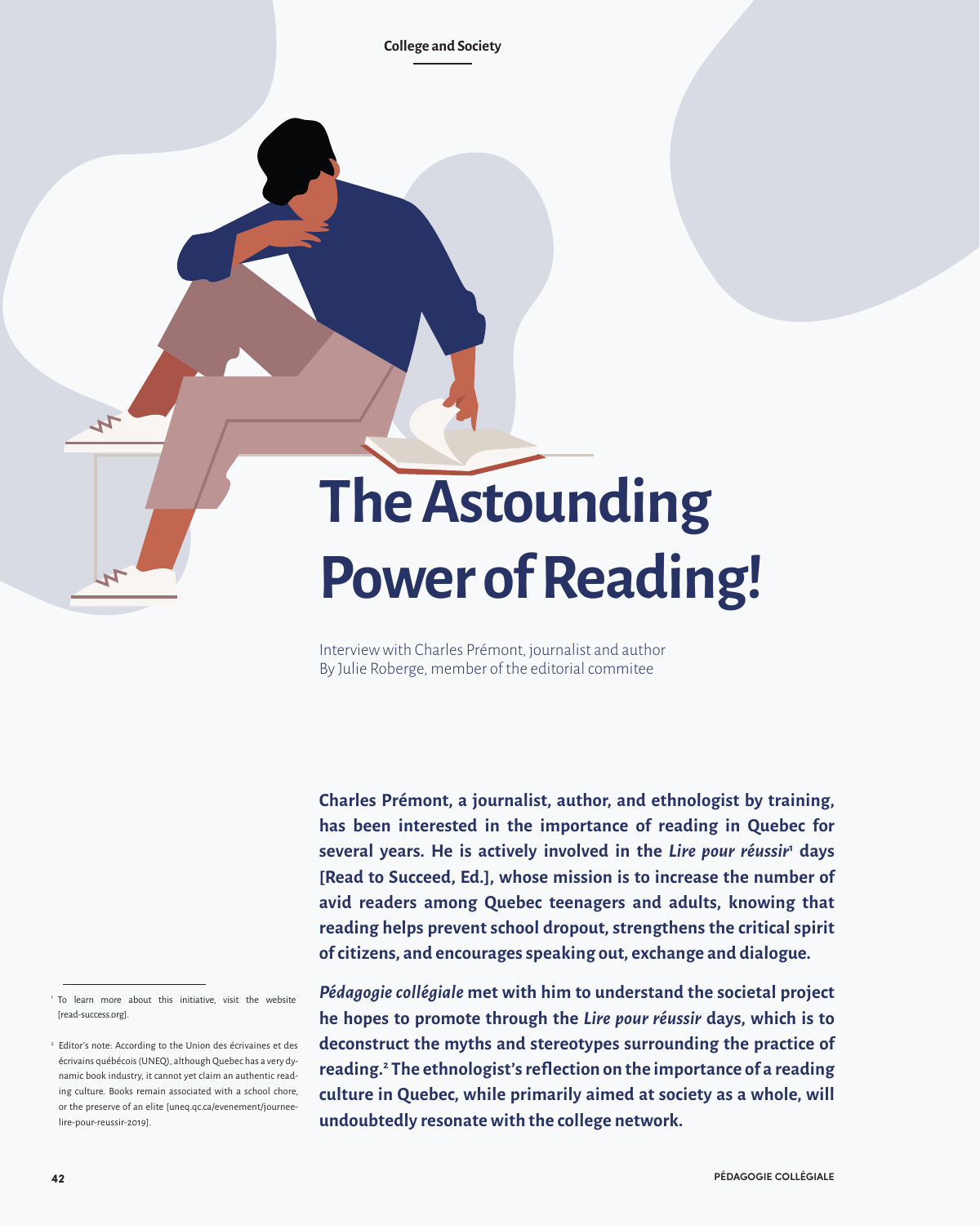#### **You say that reading culture must be promoted in Quebec. Why do you say this?**

To value the act of reading, as we value sports for example, seems essential to me. This is what I mean by "reading culture." At a very young age, I was sensitized to reading. My father was a school principal and in charge of reading activities at the elementary level, and we had a lot of books at home. I found it strange as a child that the other boys in my class didn't read. It saddens me greatly that some people don't read, even as adults. I studied the humanities in college and I believe very seriously that they should be valued even more. My training in anthropology and then in ethnology led me to ask myself questions about the contribution of reading to society; it allows people to develop their ability to learn and to better understand social issues and citizenship. In fact, it allows them to better understand all kinds of information. That's why I was the instigator of *Lire pour réussir*. These days exist so that we can collectively reflect on the contribution of reading in the lives of all individuals.

## **The culture of reading is supported by family and school. What are the limits and importance of both?**

Both are important and have their strengths and limitations. Studies have shown that the literacy rate of adults is higher when there were 100 or more books in their childhood home. This is especially true for English speakers. In contrast, homes with twenty or fewer books have lower literacy rates. In the home, books must be seen; book shelves must be seen. Books should not be seen as sacred objects. Because when you see books, you want to borrow them from your friends, whether it's a book by Albert Camus or a magazine you discovered in the bathroom!

I also think it's important to set an example for children and for parents to be seen as readers. To do that, we need to read paper books and not read on a tablet or a phone. On a tablet (or phone), it is not clear that the parent is reading; children

need to see their parents reading. Paper books allow for this easy recognition, even though in essence, all reading media are equal. When children are older and reading on their own, we need to be interested in what they are reading and discuss it with them.

We must cultivate the taste for reading, discuss it, everywhere and with everyone. The act of reading must also take an important place in society. How many times have we seen people reading in a TV show? Never! We see people jogging or going to the gym, but never reading! Yet, it would be so easy: a character could be reading while someone is talking to them. We don't have public examples. It's not in the collective imagination to see people reading.

Reading and literature, once in school, should not be associated with elitism. Fantasy, science fiction and comics, for example, are not necessarily literature with a capital L, but many readers can be hooked by this type of work. Only later do people look further, because we cannot always engage with intellectual literature. This type of literature is an acquired taste, like wine, beer or oysters. The first time, you don't really like it. You taste it again. And you end up going crazy for it. You detect the nuances, the dark fruit, the aromas the more you taste it. You could say that one must get into reading quietly—many short readings, novels, entertainment.

When I was young, as I said, I used to read a lot. I read a lot of comics. Once I was in college, I went out to bars, and I had a social life. I was reading the required books. Then, at the co-op, I saw *The Flowers of Evil* by Charles Baudelaire and *The Three Musketeers* by Alexandre Dumas. These two books weren't required readings. I got into *The Three Musketeers* with great pleasure, and then I read *Twenty Years After* and *The Vicomte de Bragelonne* just because I liked the first book of the trilogy. I couldn't have read this kind of novel before; I wasn't at that point in the development of my love of reading. This is my story, but it may be the story of many readers.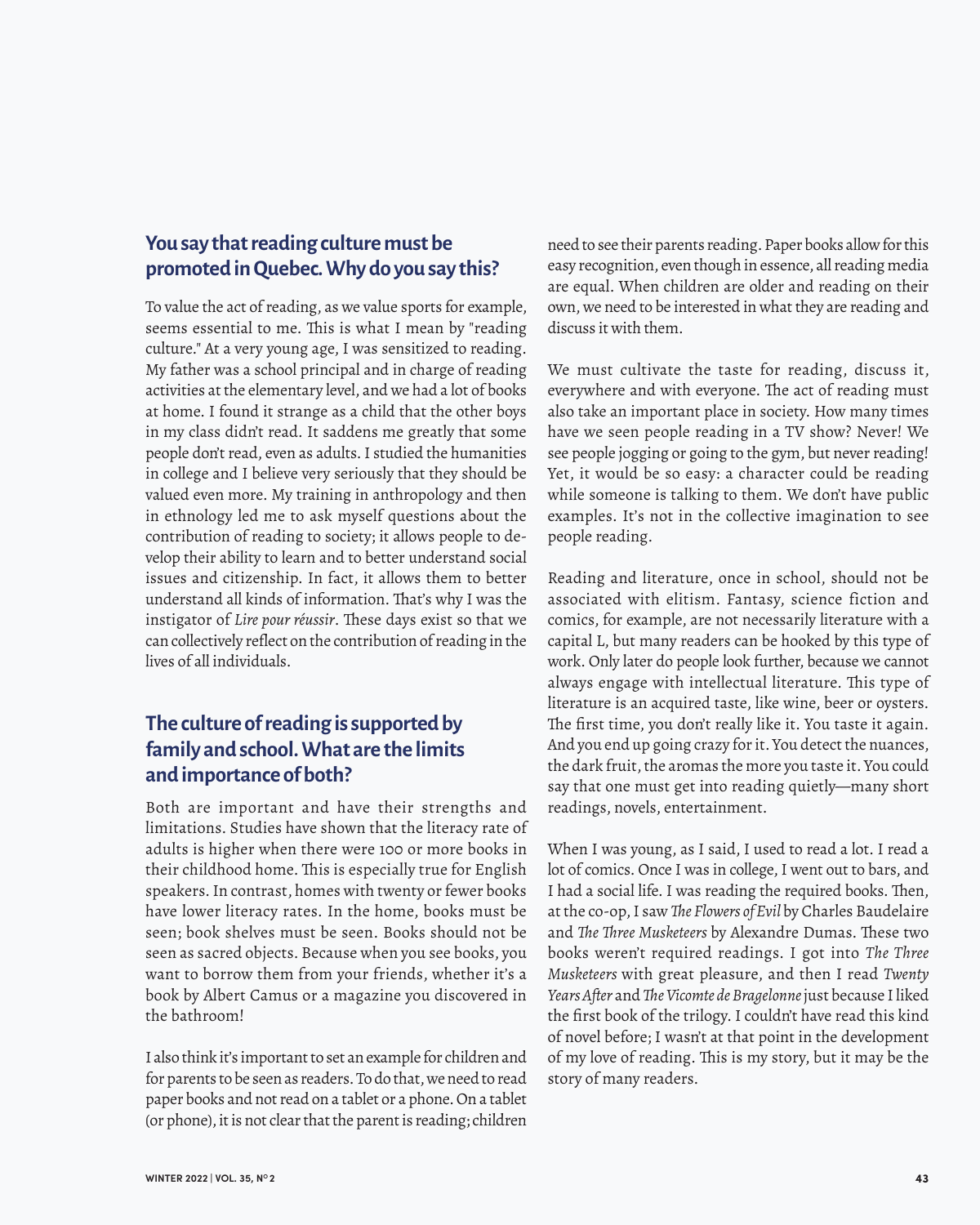## **Children discover books at home, but reading at school... What value is placed on reading, and more broadly on culture, in Quebec schools?**

One can denounce the lack of room for the pleasure of reading in school. It is seen as a task, unlike sports, for example, which is often an extracurricular activity. Sports get and keep students in school, but so do the arts! Theatre, art, drawing—often, elective courses allow for the expression of originality. Where do we find the pleasure of reading? In book clubs? Often, the pleasure is squeezed into French class, between a reading test and an essay! Literature teachers are caught between their love of literature and the fact that many of their students don't want to read what they propose. Half of the students don't want to read the classics just because it looks good to be cultivated. They think it's boring! We've all had loved and hated reads. When you're a committed reader, those boring reads aren't boring, because you find a challenge or an interest in them.

I really like the 15-minute reading requirement for everyone in school: teachers, students, principals... No matter what the discipline, the whole school reads for 15 minutes at a specific time. It's a positive reading experience, which schools don't offer often enough. Students choose their books; they are allowed to read almost anything.

In high school, budgets are limited, which I find disastrous. And what's worse, the books are ugly! They are often old, crumbling editions with typography from another era. No one, even the most motivated student, wants to read books printed in 1950! The same observation holds for the course packs sold at the co-op. Some photocopies are so ugly, printed crooked, that they don't make you want to read! In elementary school, high school and college alike, the role of the school librarian must be revalued, I suppose. Unfortunately, this is intrinsically linked to the more general lack of resources. Schools, like governments, have to make choices. Why value sports teams over libraries?

### **Why is it important to talk about literacy, even in college?**

I have consulted several research studies on reading and writing, not only for my work, but also because I am interested. The rate of functional illiteracy<sup>3</sup> in Quebec society is problematic. At the end of high school, people generally reach literacy level 3: they manage to understand what they read. But if they stop reading, they will eventually fall back to level 2. And that will affect the rest of their lives. Illiteracy, even functional illiteracy, is also an economic tragedy; in our specialized economy, work changes. For example, an individual has had a job for a long time when all of a sudden, a new machine comes along. This individual has to read the instructions of the new machine; they have to adapt to this new work tool. If they can't read the documentation, they won't be able to adapt to their new job, with all the potential repercussions on their self-confidence, their entourage, and their livelihood.

People who work in the field of literacy say it: their students learn to read and write just enough to function in society. The problem comes later: reading is not just about being functional. Reading gives access to something else; it is *the* quintessential skill to be able to learn. Even if someone hates school, reading could allow them to continue learning. School is not for everyone! However, if that someone is a strong reader, they have one more tool in their toolbox to do well. But if they haven't developed their reading skills, they will most likely have a harder time. Watching videos on YouTube doesn't always allow for critical thinking.

Illiteracy also has a human aspect. The pandemic has shown us this clearly. Being able to read develops a critical mind. We have often heard: "Do your research!" But to do research, you have to read, and question what you read after three or four articles on the subject. You have to multiply your sources and assess them. That's what we call critical thinking.

It is also useful just to express your thoughts! Being able to read helps you express things better. Maybe some people have good ideas, but they can't express correctly what they have in mind. They could make a very good contribution to society, but they can't find the words to say what they think. It must be very frustrating!

<sup>3</sup> Editor's note: According to the Fondation pour l'alphabétisation, 19% of Quebecers are illiterate (literacy levels -1 and 1) and 34.3% have great difficulty reading and are at literacy level 2. The latter are often referred to as functional illiterates [fondationalphabetisation.org].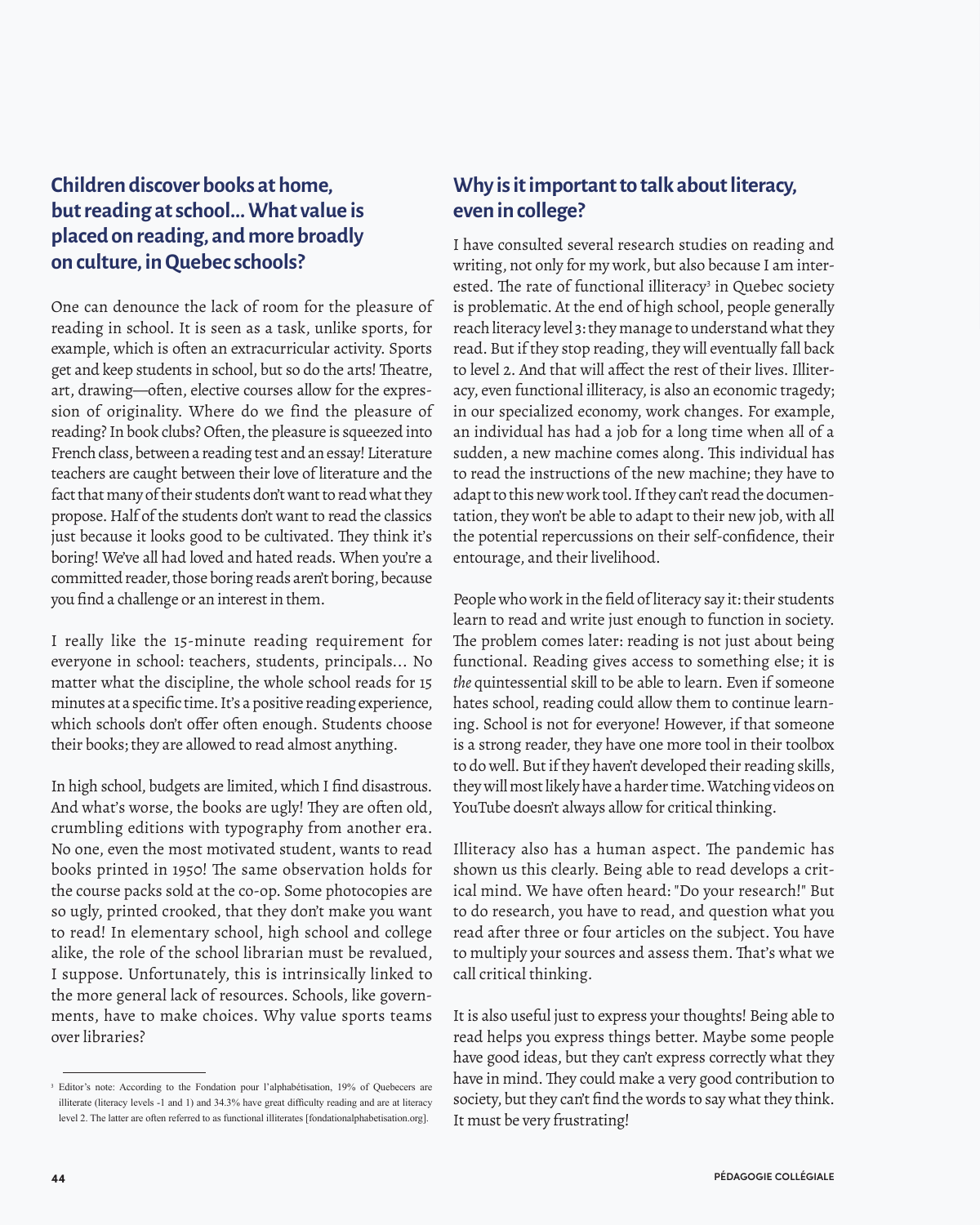

I think school, at the elementary and secondary levels, is doing enough. We can't blame it all on the school system. However, it is clear that some subjects are better suited to talking about reading and literature than others.

Books on the history of mathematics? I don't think young people are interested in that, even in college. That wouldn't stop a teacher from talking about it, though. But maybe a physics teacher who has read a novel with a storyline involving a physics phenomenon could tell their students about it. Why not?

## **The love of reading and culture should not be the sole preserve of French and literature teachers. How can teachers of other disciplines contribute?**

I think that CEGEPs—like all schools—need to put forward local initiatives. We need to find places to talk about reading and the pleasure of reading, and encourage young people to participate. It's not right that the sports team's jacket is more important than the book club! Besides, why does reading always have to be associated with an evaluation? Discussing the works someone has read helps them grow. We discuss the last movie we've seen, why not the last novel we've read? Reading is a communication tool, not an obligation that necessarily comes with the pressure to succeed.

Society must also promote reading. I think that municipal libraries should be revalorized. There are great activities that should be promoted. The same goes for the media. CBC/Radio-Canada, in my opinion, should do even more, especially since it is public television. Why is it that most of the cultural columns, on TV or on the radio, deal with series on Netflix, but so few of them talk about books published in Quebec? Especially considering that about 2,000 books are published every year in our province. We don't talk enough about reading in general. Or we talk about the same books and the same authors over and over again. People don't always recognize themselves in what is promoted.

Audio books could also be another entry point to explore. But there's a parallel to be drawn with the ugly book that stinks: the sound production must be pleasant, and the reader must have a voice that makes you want to listen to the story—because, in general, we like to be told stories.